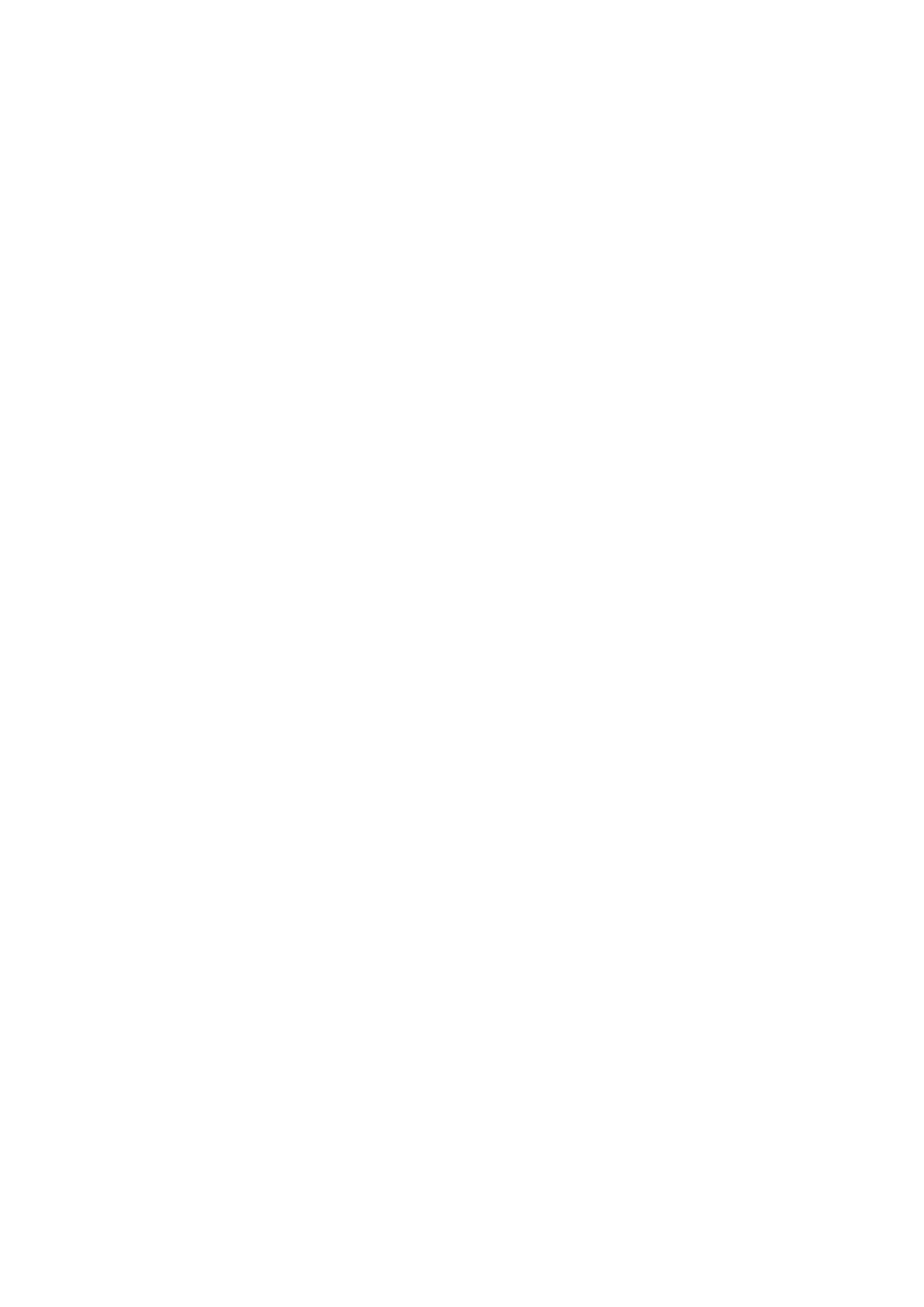

Ellan Vannin

# **ADMINISTRATION OF JU STICE AND OTHER AMENDMENTS ACT 2021**

# **Index**

| <b>Section</b><br><b>PART 1 - INTRODUCTORY</b> |                                                                       | Page<br>5 |
|------------------------------------------------|-----------------------------------------------------------------------|-----------|
|                                                |                                                                       |           |
| 2                                              |                                                                       |           |
|                                                | PART 2 - AMENDMENT OF THE ADMINISTRATION OF JUSTICE                   |           |
| <b>ACT 1981</b>                                |                                                                       | 6         |
| 3                                              |                                                                       |           |
| $\overline{4}$                                 |                                                                       |           |
| 5                                              |                                                                       |           |
|                                                | PART 3 - AMENDMENT OF THE SUMMARY JURISDICTION ACT                    |           |
| 1989                                           |                                                                       | 11        |
| 6                                              |                                                                       |           |
| 7                                              | Substitution of section 101A (register of sums adjudged to be paid on |           |
|                                                |                                                                       |           |
|                                                | PART 4 - CONSEQUENTIAL AMENDMENTS AND REPEALS                         | 13        |
| DIVISION 1 - ACTS OF TYNWALD                   |                                                                       | 13        |
| 8                                              |                                                                       |           |
| 9                                              |                                                                       |           |
| 10                                             |                                                                       |           |
|                                                | DIVISION 2 - SECONDARY LEGISLATION                                    |           |
| 11                                             | Social Security Administration Act 1992 (Application) Order 1994      |           |
|                                                |                                                                       |           |
| <b>ENDNOTES</b>                                |                                                                       | 17        |
| TABLE OF ENDNOTE REFERENCES                    |                                                                       | 17        |

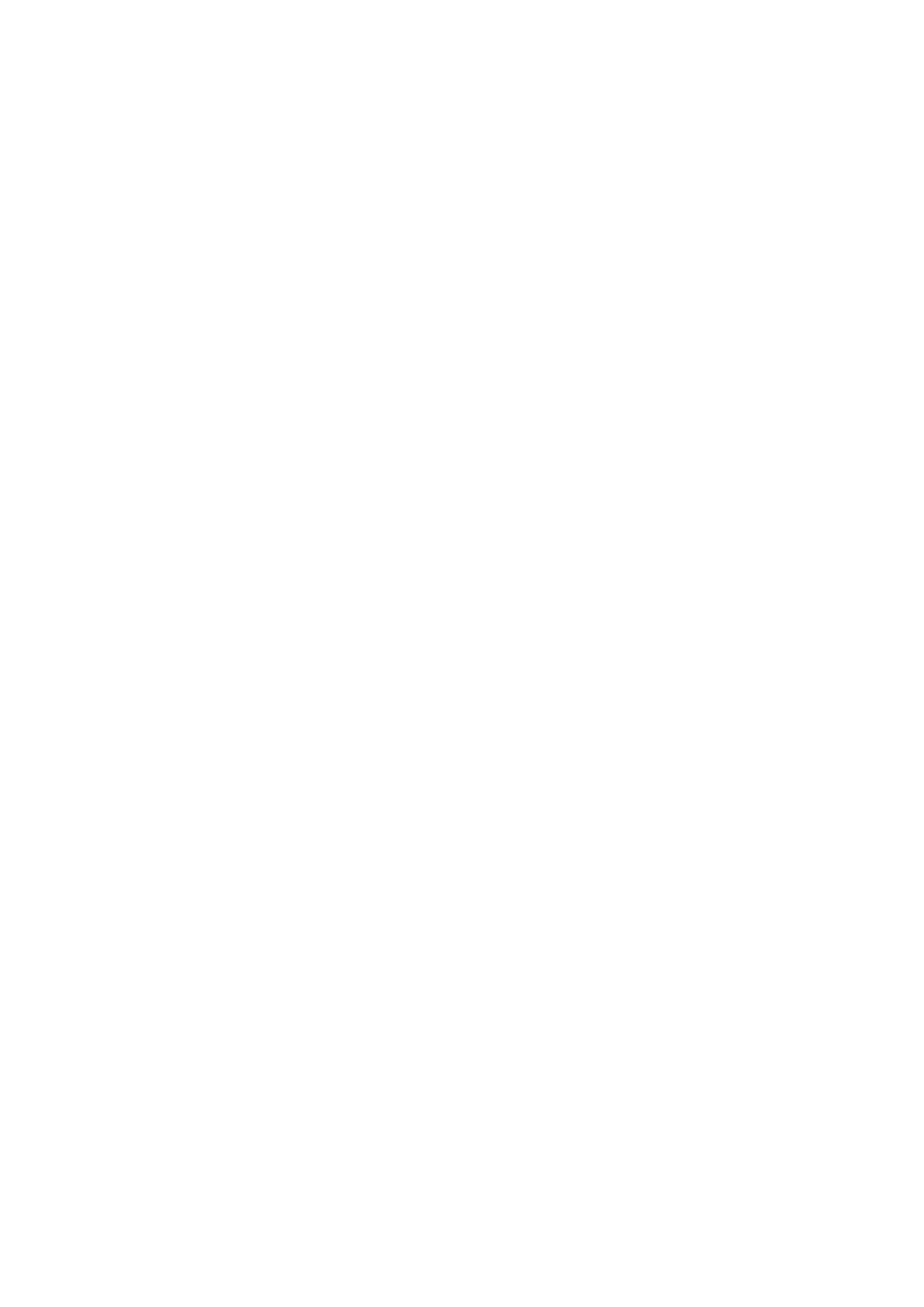

Ellan Vannin

# **ADMINISTRATION OF JU STICE AND OTHER AMENDMENTS ACT 2021**

**AN ACT** to amend the Administration of Justice Act 1981 to make provision for the keeping of a register of judgments and debts enforceable by a warrant for payment; to make certain other amendments relating to the disclosure of information for the purposes of the register of judgments and the enforcement of executions; to amend the Summary Jurisdiction Act 1989 in respect of the register of sums adjudged to be paid on conviction; and for connected purposes.

<span id="page-4-0"></span>BE IT ENACTED by the Queen's Most Excellent Majesty, by and with the advice and consent of the Council and Keys in Tynwald assembled, and by the authority of the same, as follows:—

## **PART 1 – INTRODUCTORY**

### <span id="page-4-1"></span> $\mathbf{1}$ **Short title**

The short title of this Act is the Administration of Justice and Other Amendments Act 2021.

### <span id="page-4-2"></span> $\overline{2}$ **Commencement**

(1) This Act (apart from section 1 and this section) comes into operation on such day or days as the Treasury may by order appoint and different days may be appointed for different provisions and for different purposes.

Tynwald procedure – laying only.

(2) An order under subsection (1) may include such consequential, incidental, supplemental, transitional, transitory or saving provisions as the Treasury considers necessary or expedient in connection with the coming into operation of any provision of this Act.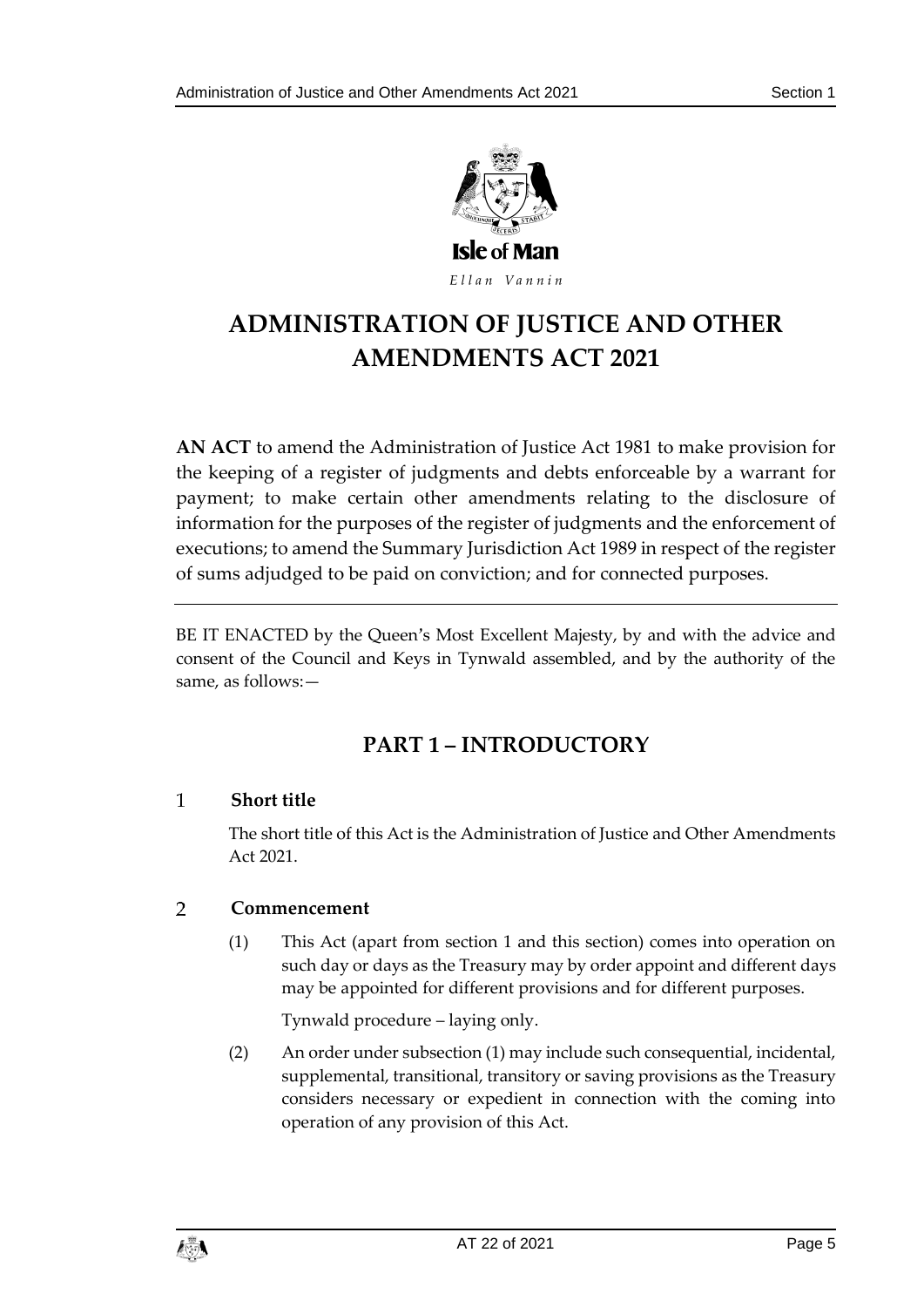## <span id="page-5-0"></span>**PART 2 – AMENDMENT OF THE ADMINISTRATION OF JUSTICE ACT 1981**

### <span id="page-5-1"></span>3 **Amendment of the Administration of Justice Act 1981**

- (1) The *Administration of Justice Act 1981* is amended in accordance with this Part.
- (2) A reference in this Part, without more, to a numbered section or Schedule is a reference to the section of, or Schedule to, the *Administration of Justice Act 1981* so numbered.

### <span id="page-5-2"></span> $\overline{\mathbf{A}}$ **Substitution of section 15 (register of judgments)**

For section 15 (register of judgments), substitute —

## **"15 Register of judgments etc.**

- (1) The Chief Registrar must keep a register (the "**register**") of
	- (a) judgments
		- (i) entered in the High Court; and
		- (ii) of a tribunal referred to in Schedule 2 to the *Tribunals Act 2006,*

on or under which a sum of money, other than a sum payable under section 1 of the *Collection of Fines etc. Act 1985*, is payable; and

- (b) warrant debts.
- (2) The register must be kept by the Chief Registrar in accordance with regulations made by the Deemsters (the "**register regulations**").

Tynwald procedure – negative.

- (3) Before making the register regulations under subsection (2), the Deemsters must consult such persons as they consider appropriate.
- (4) The register regulations must make provision in relation to  $-$ 
	- (a) the particulars relating to a judgment or warrant debt which must be recorded on the register;
	- (b) the judgments or warrant debts (or classes of them) which are exempt from registration;
	- (c) the circumstances in which judgments or warrant debts are exempt from registration; and
	- (d) the circumstances in which an entry recorded on the register must or may be amended or cancelled.

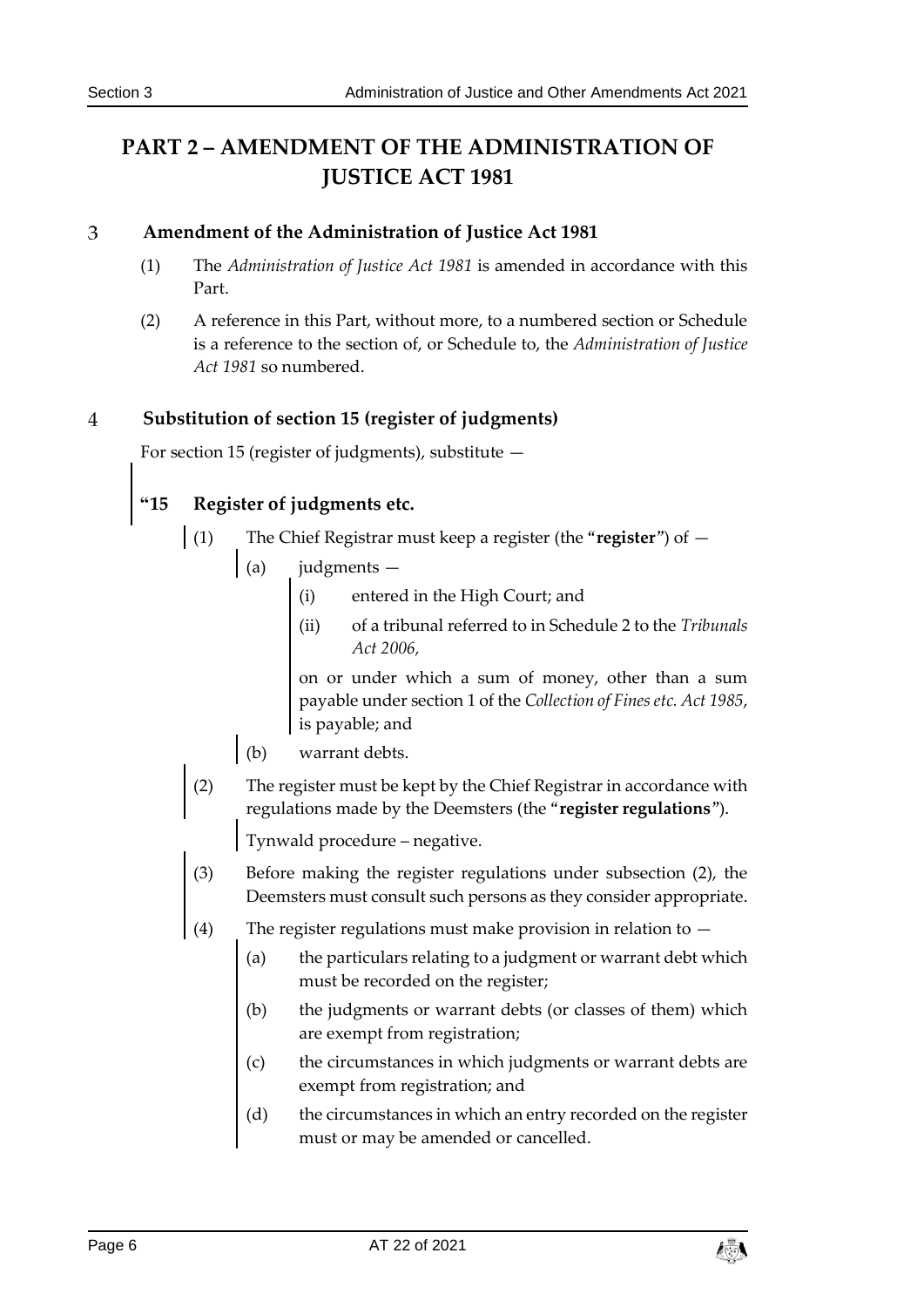- (5) The register regulations may make such other provision as the Deemsters consider appropriate in relation to the register, including—
	- (a) the procedures relating to the recording and amendment of information on, and the removal of information from, the register;
	- (b) the searching of the register and access to information recorded on the register;
	- (c) the circumstances in which access to information recorded on the register may be refused or restricted; and
	- (d) the exercise of a discretion by any person in respect of any matters specified in the register regulations.
- $(6)$  In this section and sections 15A to 15F
	- (a) a "judgment" in relation to the High Court or a tribunal means any judgment, order, decision or award of the High Court or tribunal (however termed) which is —
		- (i) a final determination of those proceedings or of an issue in those proceedings; or
		- (ii) made in relation to such a final determination; and
	- (b) a "warrant debt" means a debt enforceable by a warrant for payment.
- (7) The Treasury may by order
	- amend subsection (1) to add, remove or amend the classes of judgment, warrant debt or other decision which must be included on the register; and
	- (b) amend subsection (6) in consequence of any such amendment.

Tynwald procedure – approval required.

(8) Before making an order under subsection (7) the Treasury must consult with such persons as it considers appropriate.

### **15A Provision of data to the Chief Registrar**

- (1) The Assessor and the Treasury (as appropriate) must provide the Chief Registrar with the particulars specified in the register regulations of the warrant debts which are required to be entered on the register and which are in the Assessor's or the Treasury's control, for the purpose of —
	- (a) the keeping of the register; and
	- (b) the publishing of information recorded on the register under section 15B(2).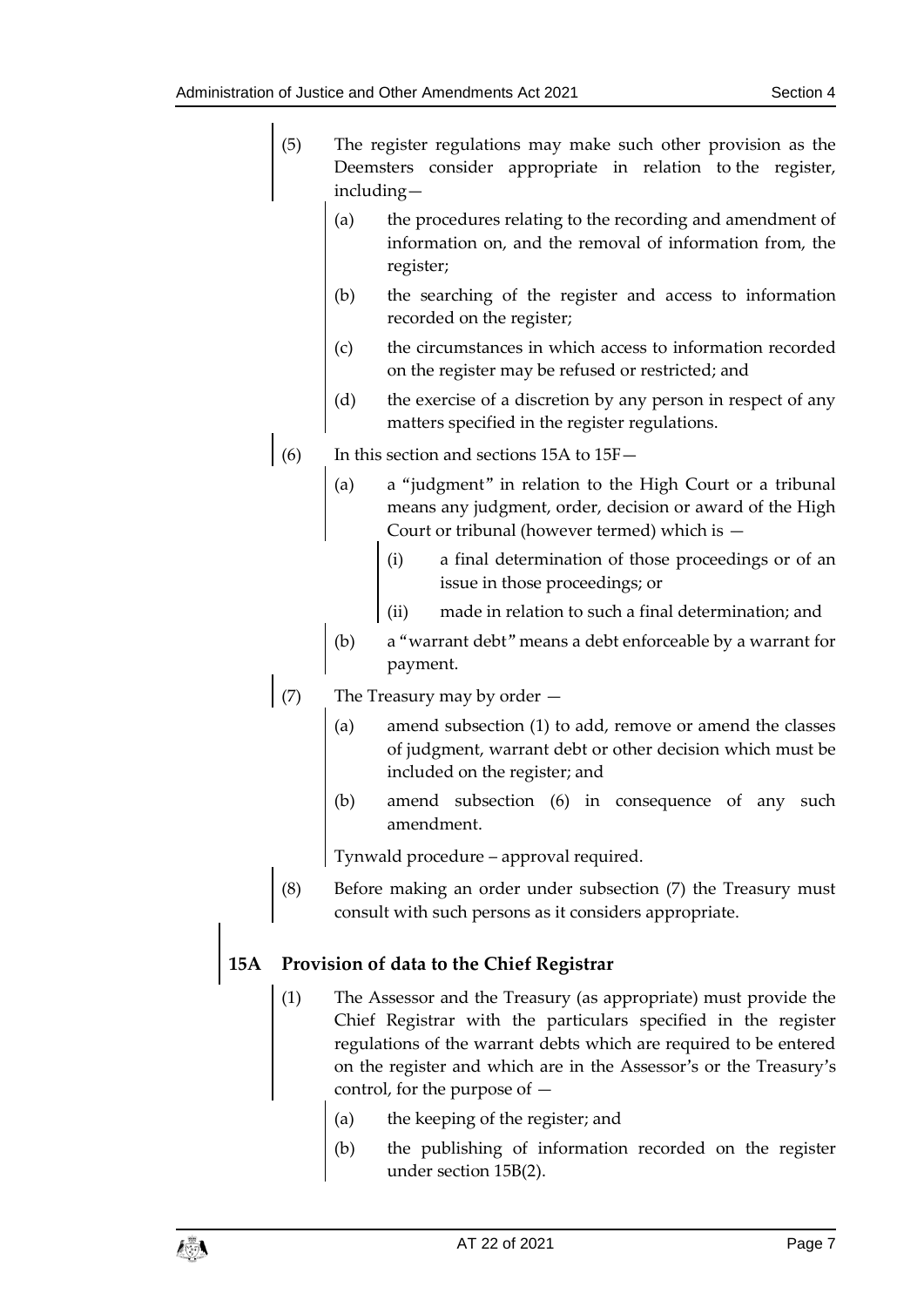- (2) The clerk of the relevant tribunal must provide the Chief Registrar with the particulars specified in the register regulations of the judgments which are required to be entered on the register and which are under the clerk's control, for the purpose of —
	- (a) the keeping of the register; and
	- (b) the publishing of the information recorded on the register under section 15B(2).
- (3) No statutory provision or rule of law prohibiting or restricting the disclosure of information shall preclude the Assessor, the Treasury or the clerk of a tribunal from providing the Chief Registrar with the information referred to in subsections (1) and (2).
- (4) In this section, "judgment" and "warrant debt" have the same meaning as in section 15(6).

## **15B Keeping and publication of the register by the Chief Registrar**

- (1) The Chief Registrar may, subject to register regulations made under section 15, keep the register in such form and manner and at such place as the Chief Registrar thinks fit.
- (2) The Chief Registrar must publish the information recorded on the register.
- (3) In subsection (2), the duty to publish the information recorded on the register means to publish it, or arrange for it to be published, in such form or manner as the Chief Registrar considers appropriate (including in electronic form) for inspection by members of the public.
- (4) The Chief Registrar may enter into arrangements with another person for the publishing of the information recorded on the register and such arrangements may include provision for a charge to be made for —
	- (a) access to information recorded on the register; or
	- (b) supplying a certified copy of information in an entry on the register.

### **15C Fees**

- (1) The Treasury may by order specify  $$ 
	- the fees to be paid for the provision of access to information recorded on the register;
	- (b) the fees to be paid for supplying a certified copy of information in an entry on the register; or

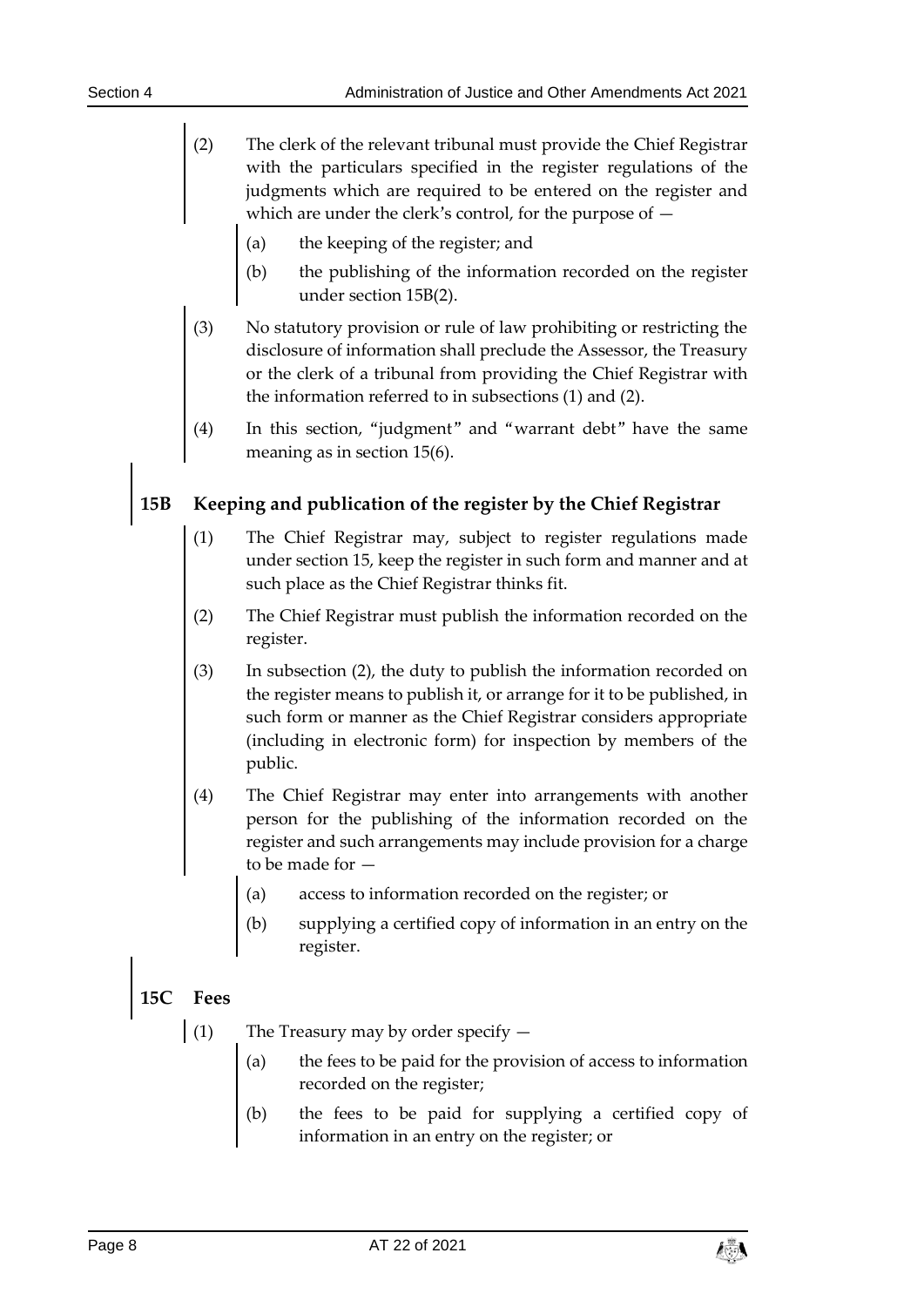(c) any other fee or charge payable in respect of any other function of, or service by, the Chief Registrar in relation to the register.

Tynwald procedure – negative.

- (2) An order may not be made under subsection  $(1)(a)$  or  $(b)$  when the functions described under those provisions are being performed by another person under arrangements entered into by the Chief Registrar under section 15B(4) for publishing information recorded on the register .
- (3) Any fees or charges received under this section must be applied to pay the expenses incurred in keeping the register and publishing the information recorded on it, with any surplus being paid into the General Revenue.

### **15D Data protection legislation not affected**

Nothing in sections 15 to 15C authorises a disclosure, in contravention of the data protection legislation, of personal data which is not exempt from those provisions.

### **15E Registration of warrant debts: transitional provisions and exemptions**

A warrant debt may be entered on the register only if the warrant for payment to which it relates—

- (a) is issued after the coming into operation of this section; and
- (b) is for payment of a sum of money in respect of which the person liable to pay that sum was first notified in writing after the coming into operation of this section.

### **15F Registration of warrant debts: restrictions on entering information on register**

- (1) A warrant debt may be entered on the register after 3 days after the end of the period permitted to a person to apply to set aside the warrant for payment in respect of the debt has expired.
- (2) A warrant debt with a value of less than £1,000 must not be entered on the register.".

### <span id="page-8-0"></span>5 **Amendment of section 26 (interpretation)**

In section  $26(1)$  (interpretation)  $-$ 

(a) after the definition of "arrest" insert —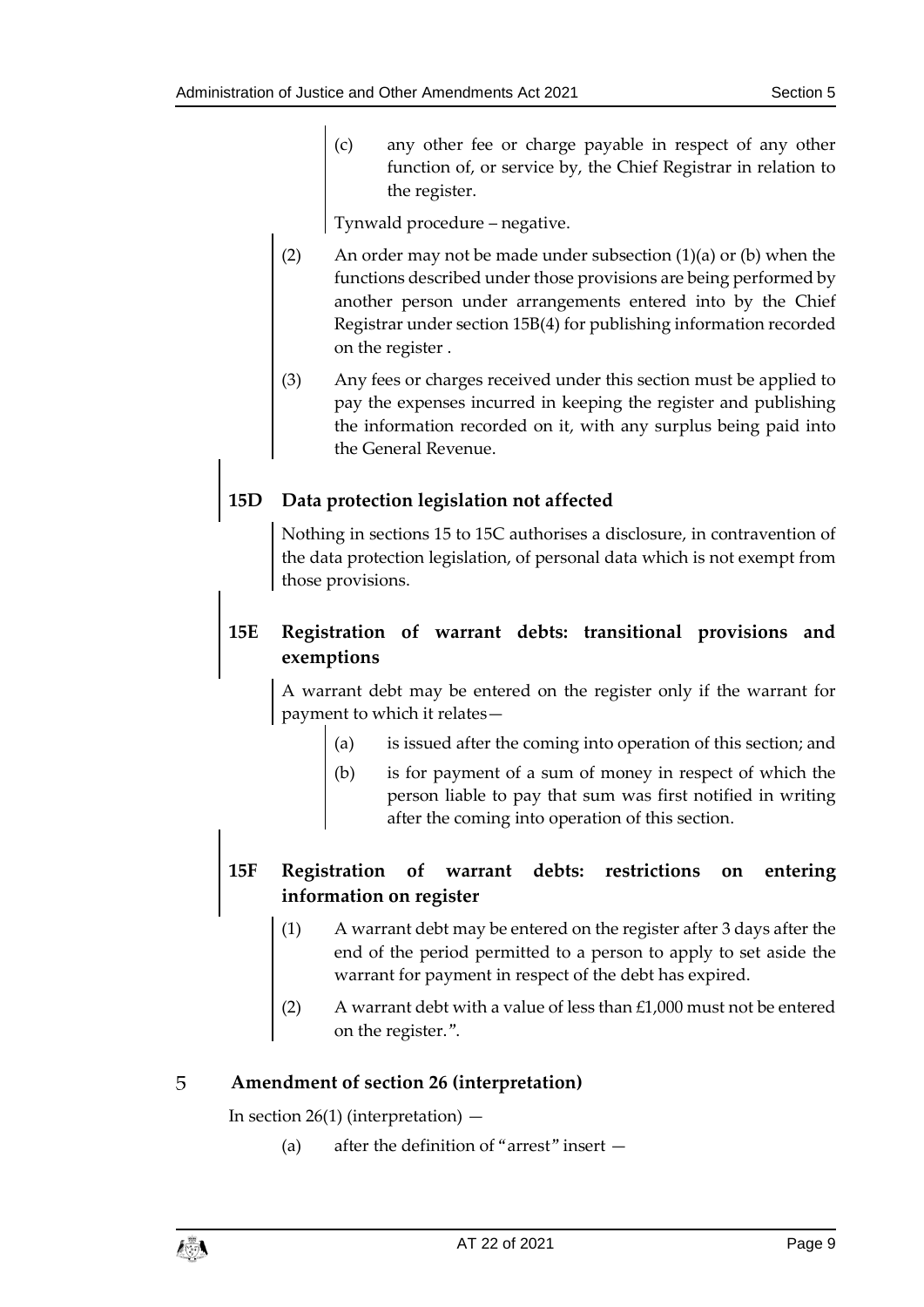- ""data protection legislation" has the meaning given in regulation 5(1) of the GDPR and LED Implementing Regulations 2018<sup>1</sup> as they have effect from time to time;";
- (b) for the definition of "execution", substitute  $-$
- ""**execution**" means
	- (a) an execution of the High Court under which money is payable by an execution debtor to an execution creditor;
	- (b) an execution granted under section 4 of the *Collection of Fines etc. Act 1985* (recovery of fines etc);
	- (c) an execution granted under section 93 of the *Proceeds of Crime Act 2008* (confiscation orders: enforcement provisions);
	- (d) an execution granted by a tribunal;
	- (e) a judgment, order, decision or award of a tribunal which may be enforced by a Coroner as if it was an execution of the High Court;
	- (f) a warrant for payment; or
	- (g) an execution granted by a court of summary jurisdiction under section 94(1) of the *Summary Jurisdiction Act 1989* (methods of enforcement);"; and
- (c) after the definition of "prescribed", insert —

""**register**", unless the context otherwise requires, has the meaning given in section 15(1);

"**register regulations**" has the meaning given in section 15(2);

"**warrant for payment**" means a warrant issued under —

- (a) section 98A of the *Income Tax Act 1970* (distraint for overdue tax);
- (b) section 114A or 114AA of the Social Security Administration Act 1992 (of Parliament) as it has effect in the Island (recovery of outstanding contributions following the decision of a contributions decision-maker; recovery of benefit following the decision of an adjudication officer);
- (c) paragraph 6 of Schedule 12 to the *Value Added Tax Act 1996* (distraint for overdue VAT); or
- (d) section 24 of the *Gambling Duty Act 2012* (Treasury warrants).".

-



<sup>&</sup>lt;sup>1</sup> SD 2018/0145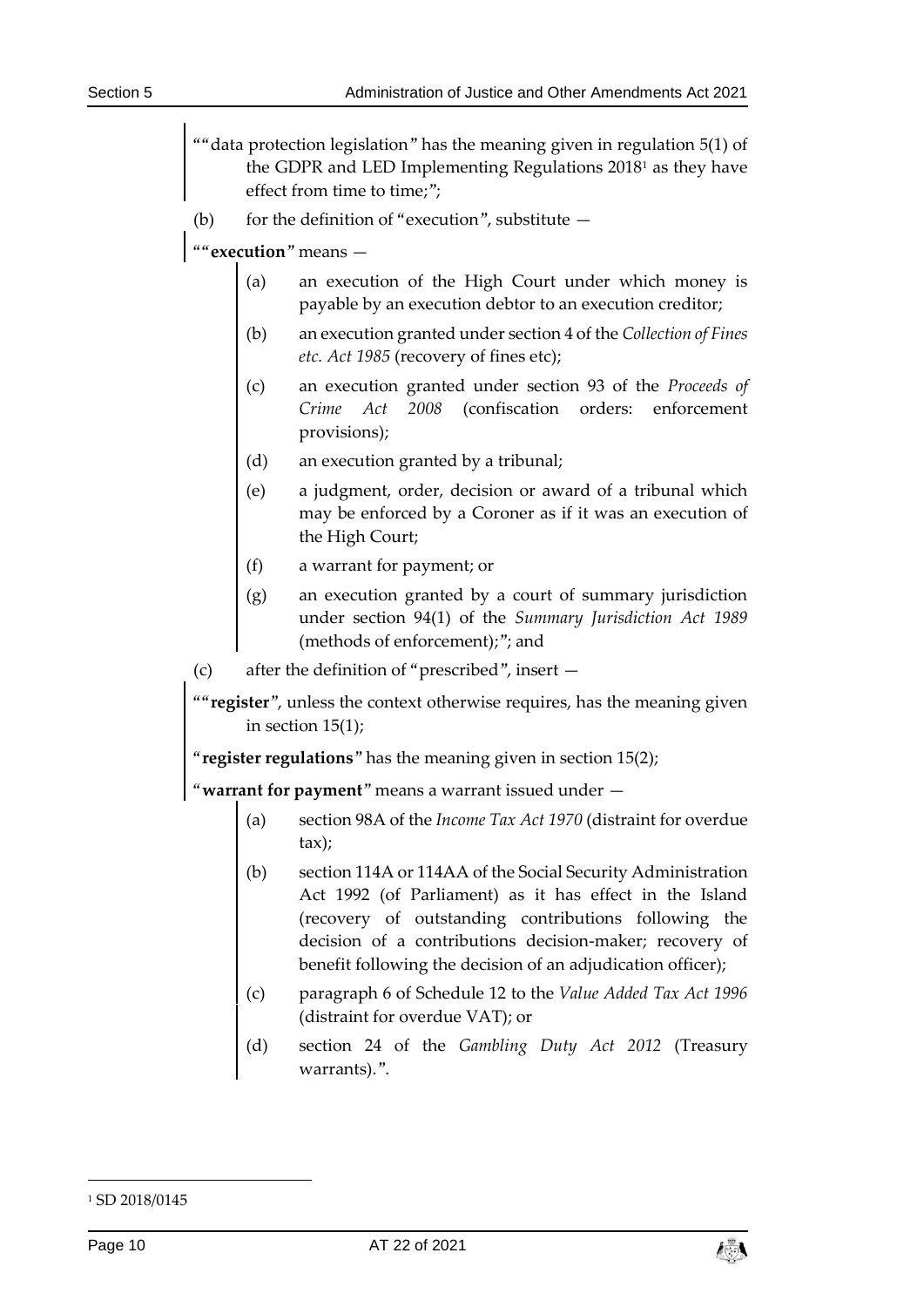## <span id="page-10-0"></span>**PART 3 – AMENDMENT OF THE SUMMARY JURISDICTION ACT 1989**

### <span id="page-10-1"></span>6 **Amendment of the Summary Jurisdiction Act 1989**

The *Summary Jurisdiction Act 1989* is amended in accordance with this Part.

### <span id="page-10-2"></span> $\overline{7}$ **Substitution of section 101A (register of sums adjudged to be paid on conviction)**

For section 101A of the *Summary Jurisdiction Act 1989* (register of sums adjudged to be paid on conviction), substitute —

## **"101ARegister of sums adjudged to be paid on conviction**

- (1) The Chief Registrar must keep a register of sums to be paid to the Chief Registrar under section 1 of the *Collection of Fines etc. Act 1985* and the names and addresses of persons who have defaulted in their payment (in this section and section 101B, **"the register"**).
- (2) The register must be kept in accordance with rules of court.
- (3) The rules must
	- (a) prescribe the particulars relating to each sum which must be recorded on the register;
	- (b) make provision in relation to the sums (or classes of them) which are exempt from registration;
	- (c) make provision in relation to the circumstances in which sums are exempt from registration; and
	- (d) provide for the circumstances in which an entry recorded on the register must or may be amended or cancelled.
- (4) The rules may make such other provision as the Clerk of the Rolls considers appropriate in relation to the register, including —
	- (a) the procedures relating to the recording and amendment of information on, and the removal of information from, the register;
	- (b) the searching of the register and access to information recorded on the register;
	- (c) the circumstances in which access to information recorded on the register may be refused or restricted; and
	- (d) the exercise of a discretion by any person in respect of any matters specified in the rules.
- (5) The Chief Registrar may, subject to rules of court, keep the register in such form and manner and at such place as the Chief Registrar thinks fit.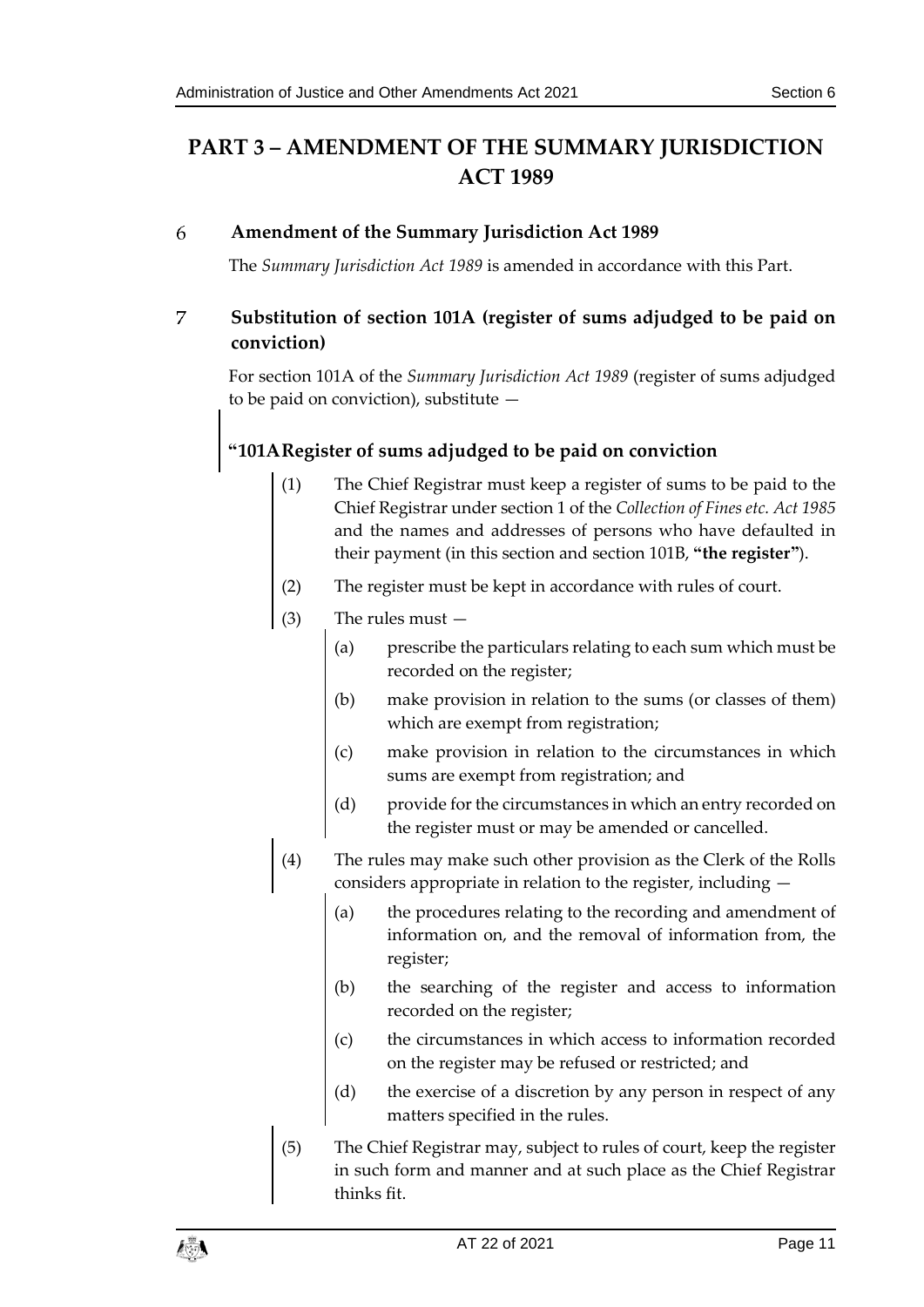- (6) The Chief Registrar must publish the information recorded on the register.
- (7) In subsection (6), the duty to publish the information recorded on the register means to publish it, or arrange for it to be published, in such form or manner as the Chief Registrar considers appropriate (including in electronic form) for inspection by members of the public.
- (8) The Chief Registrar may enter into arrangements with another person for the publishing of the information recorded on the register and such arrangements may include provision for a charge to be made for —
	- (a) access to information recorded on the register; or
	- (b) supplying a certified copy of information in an entry on the register.

### **101B Register fees**

- (1) The Treasury may by order specify
	- the fees to be paid for the provision of access to information recorded on the register;
	- (b) the fees to be paid for supplying a certified copy of information in an entry on the register; or
	- (c) any other fee or charge payable in respect of any other function of, or service by, the Chief Registrar in relation to the register.

Tynwald procedure – negative.

- (2) An order may not be made under subsection (1)(a) or (b) when the functions described under those provisions are being performed by another person under arrangements entered into by the Chief Registrar under section 101A(8) for publishing information recorded on the register.
- (3) Any fees or charges received under this section must be applied to pay the expenses incurred in keeping and publishing the register, with any surplus being paid into the General Revenue.

## **101C Data protection legislation not affected**

(1) Nothing in sections 101A and 101B authorises a disclosure, in contravention of the data protection legislation, of personal data which is not exempt from those provisions.

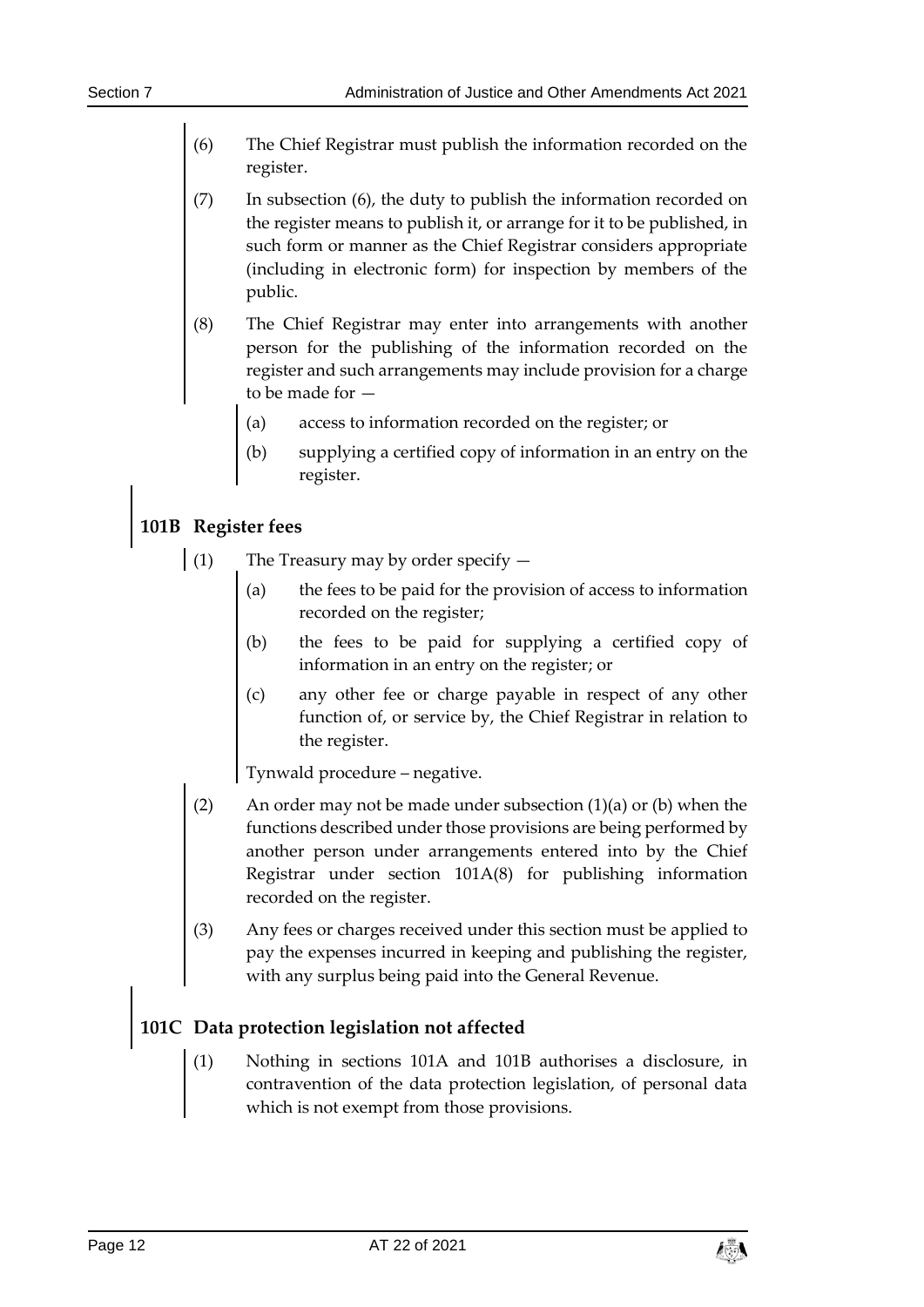(2) In this section, "data protection legislation" has the meaning given in regulation 5(1) of the GDPR and LED Implementing Regulations 2018<sup>2</sup> as they have effect from time to time.".

## <span id="page-12-1"></span><span id="page-12-0"></span>**PART 4 – CONSEQUENTIAL AMENDMENTS AND REPEALS**

### DIVISION 1 – ACTS OF TYNWALD

### <span id="page-12-2"></span>8 **Income Tax Act 1970 amended**

- (1) The *Income Tax Act 1970* is amended as follows.
- (2) In section 106 (information confidential)
	- (a) in subsection (4)(f), after "Coroner or Lockman" insert "for the purpose of enforcing the collection of income tax or national insurance contributions (including interest and penalties in respect of the same)"; and
	- (b) after subsection (5B) insert —
	- "(5C) To avoid doubt, the use or disclosure by the Judgments Officer, a Coroner or a Lockman of any information that has been provided under subsection (4)(f) does not contravene subsection (5A) if the use or disclosure is for the purpose of the performance or discharge of any of the Judgments Officer's, Coroner's or Lockman's functions under the *Administration of Justice Act 1981* including the enforcement of any other execution (within the meaning of section 26 of that Act).".
- (3) After section 106F (disclosure of information between the Assessor and the Department of Education, Sport and Culture) insert —

## **"106GDisclosure of information to the Chief Registrar**

- (1) No restriction on the disclosure of information imposed by any Manx legislation (including this Act) or otherwise, prevents the Assessor or an officer authorised by the Assessor from disclosing any information to the Chief Registrar for —
	- (a) the purposes set out in sections 15 to 15F of the *Administration of Justice Act 1981*; or
	- (b) the purpose of enabling or assisting the Chief Registrar to perform or discharge any of the functions of the Chief Registrar under the *Administration of Justice Act 1981*.
- (2) Any person who discloses information pursuant to subsection (1) shall not be guilty of an offence under section 106(3).

<sup>2</sup> SD 2018/0145



1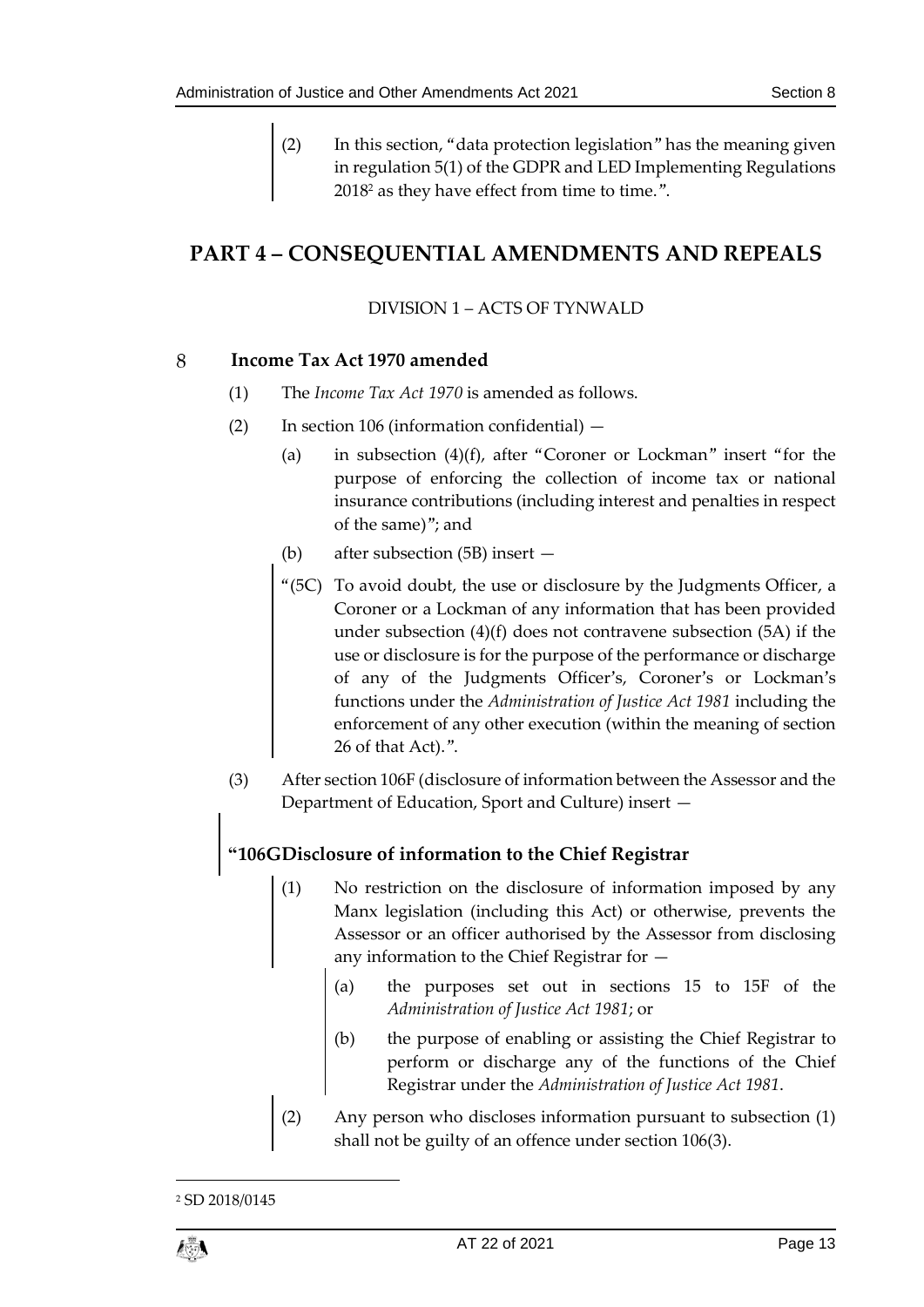- (3) Information obtained under subsection (1) must not be disclosed except for a purpose mentioned in that subsection.
- (4) Nothing in this section shall be taken to prejudice any power to disclose information which exists apart from this section.".

#### <span id="page-13-0"></span>9 **Customs and Excise Management Act 1986 amended**

- (1) The *Customs and Excise Management Act 1986* is amended as follows.
- (2) After section 174D (matters supplementary to ss 174B and 174C) insert —

### **"174DA Disclosure of information to the Chief Registrar**

- (1) No obligation of secrecy imposed by any Manx legislation (including this Act) or otherwise, prevents the Treasury, the Collector or an officer (as appropriate) from disclosing any information to the Chief Registrar for —
	- (a) the purposes set out in sections 15 to 15F of the *Administration of Justice Act 1981*; or
	- (b) the purpose of enabling or assisting the Chief Registrar to perform or discharge any of the functions of the Chief Registrar under the *Administration of Justice Act 1981*.
- (2) Information obtained under subsection (1) must not be disclosed except for a purpose mentioned in that subsection.
- (3) Nothing in this section shall be taken to prejudice any power to disclose information which exists apart from this section.

### **174DB Disclosure of information to Judgments Officer, Coroner or Lockman**

- (1) No obligation of secrecy imposed by any Manx legislation (including this Act) or otherwise, prevents the Treasury, the Collector or an officer (as appropriate) from disclosing any information to the Judgments Officer, a Coroner or a Lockman for the purpose of enforcing the collection of revenues relating to an assigned matter (including interest and penalties in respect of the same).
- (2) Any information obtained by means of a disclosure under subsection (1) may be used or disclosed by the Judgments Officer, a Coroner or a Lockman for the purpose of the performance or discharge of any of his or her functions under the *Administration of Justice Act 1981* including the enforcement of any other execution (within the meaning of section 26 of that Act).
- (3) Nothing in this section shall be taken to prejudice any power to disclose information which exists apart from this section.".

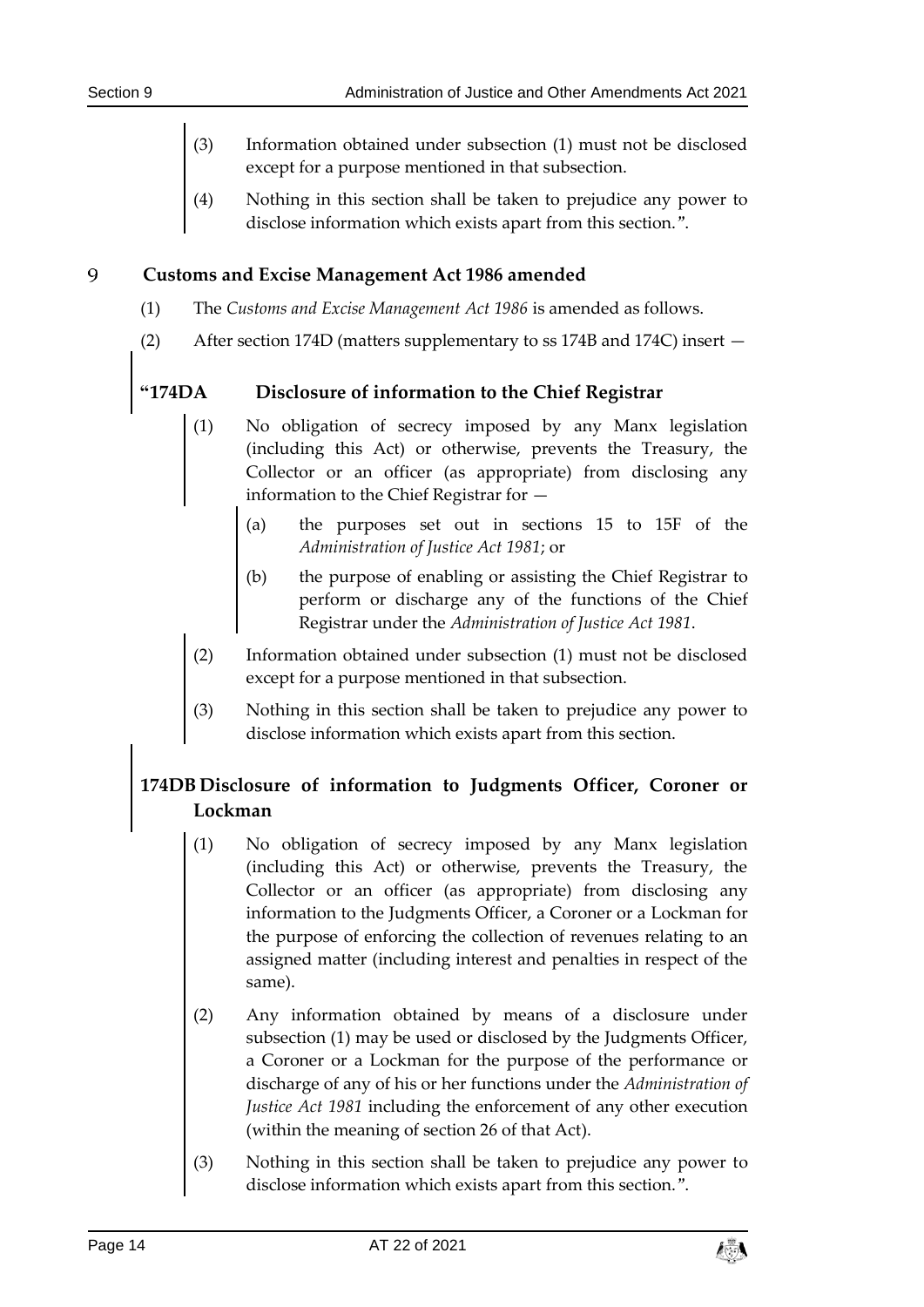### <span id="page-14-0"></span>10 **Equality Act 2017 amended**

In section 130 of the *Equality Act 2017* (enforcement of awards etc. of Tribunal) —

(a) in subsection (1), for "then, subject to subsection (2), the decision, order or award may be enforced as if it were an order of the Court" substitute —

"the Tribunal may grant execution for the sum or the amount of the award, as the case requires and such execution shall be enforceable in the same manner as an execution of the High Court";

- (b) after subsection (1) insert —
- "(1A) This section does not apply to a complaint to which section 105 (jurisdiction of the Tribunal in relation to goods and services) applies."; and
- (c) Section 130(2) is repealed.

DIVISION 2 – SECONDARY LEGISLATION

### <span id="page-14-2"></span><span id="page-14-1"></span>11 **Social Security Administration Act 1992 (Application) Order 1994 amended**

- (1) The Schedule to the Social Security Administration Act 1992 (Application) Order 1994<sup>3</sup> is amended as follows.
- (2) After the entry relating to section 122DH (sections 122DF and 122DG: interpretation) insert —

## **"122DI Disclosure of information by the Department to the Chief Registrar**

- (1) Despite any other restriction on the disclosure of information imposed by any Manx legislation (including this Act, as applied to the Island) or otherwise, the Isle of Man Treasury, or an officer of the Isle of Man Treasury, may disclose any information to the Chief Registrar for —
	- (a) the purposes set out in sections 15 to 15F of the *Administration of Justice Act 1981*; or
	- (b) the purpose of enabling or assisting the Chief Registrar to perform and discharge any of the functions of the Chief Registrar under the *Administration of Justice Act 1981*.
- (2) Information obtained under subsection (1) must not be disclosed except for a purpose mentioned in that subsection.
- (3) This section does not limit the circumstances in which information may be disclosed apart from this section.

<sup>3</sup> SD 506/94



1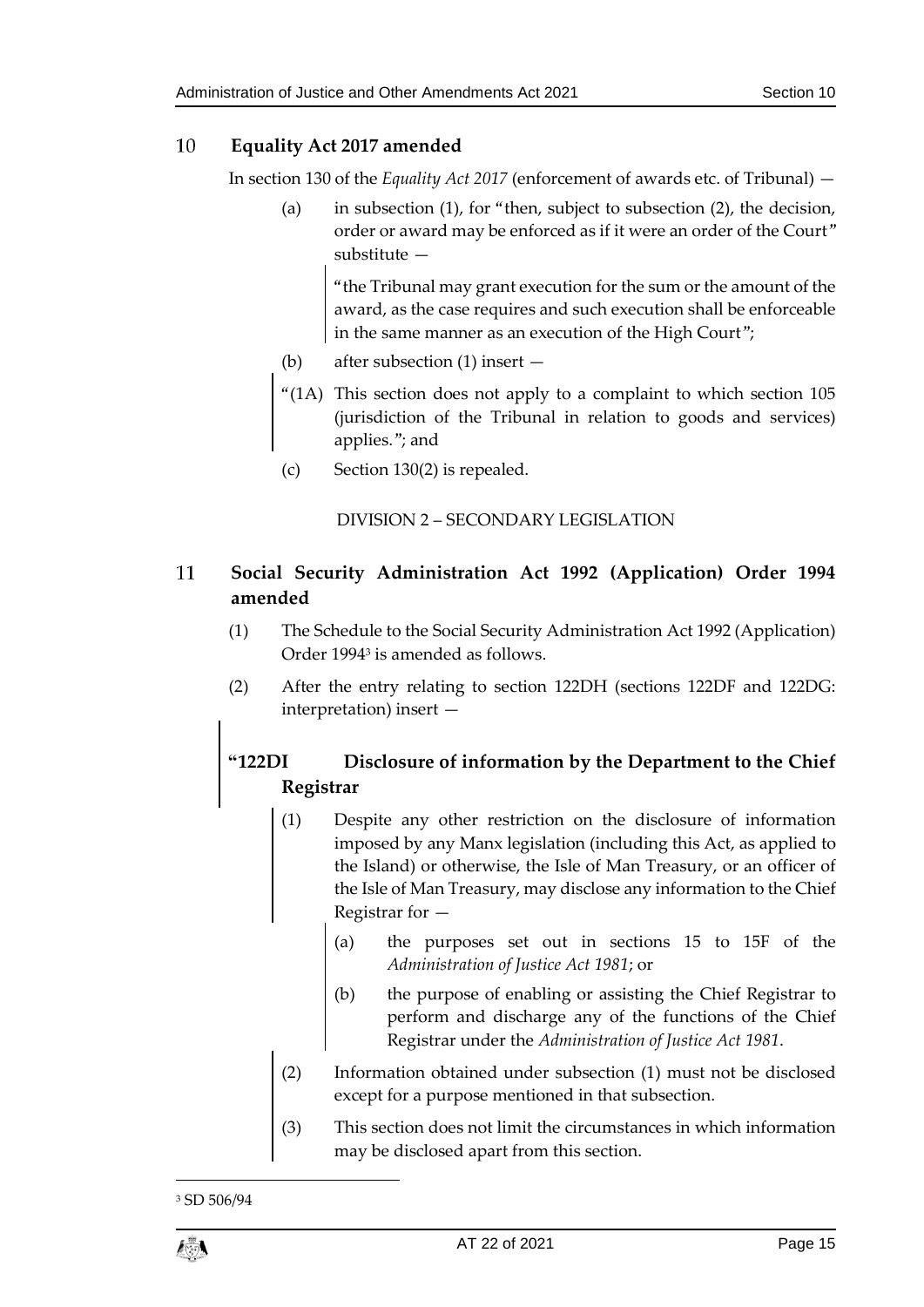### **122DJDisclosure of information by the Department to the Judgments Officer, Coroner or a Lockman**

- (1) Despite any other restriction on the disclosure of information imposed by any Manx legislation (including this Act) or otherwise, the Department, or an officer of the Department, may disclose any information to the Judgments Officer, a Coroner or a Lockman for the purpose of enforcing the recovery of contributions, benefits or budgeting loans (including interest and penalties in respect of the same).
- (2) Any information obtained under subsection (1) may be used or disclosed by the Judgments officer, a Coroner or a Lockman for the purpose of the performance or discharge of any of his or her functions under the *Administration of Justice Act 1981* including the enforcement of any other execution (within the meaning of section 26 of that Act).
- (3) This section does not limit the circumstances in which information may be disclosed apart from this section.".